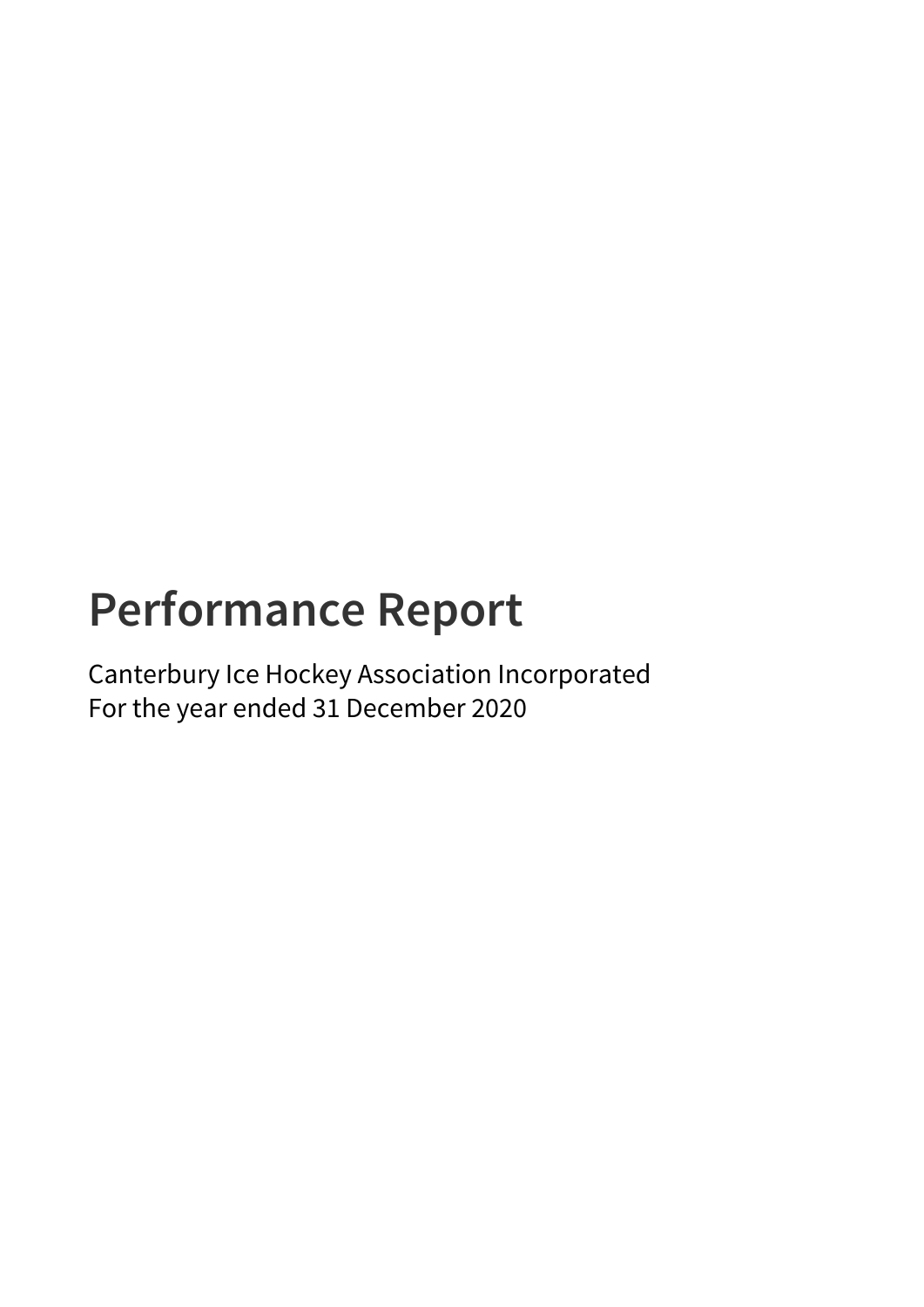## **Contents**

- Entity Information
- Approval of Performance Report
- Statement of Service Performance
- Statement of Financial Performance
- Statement of Cash Flows
- Statement of Financial Position
- Depreciation Schedule
- Statement of Accounting Policies
- Notes to the Financial Statements
- Auditors Report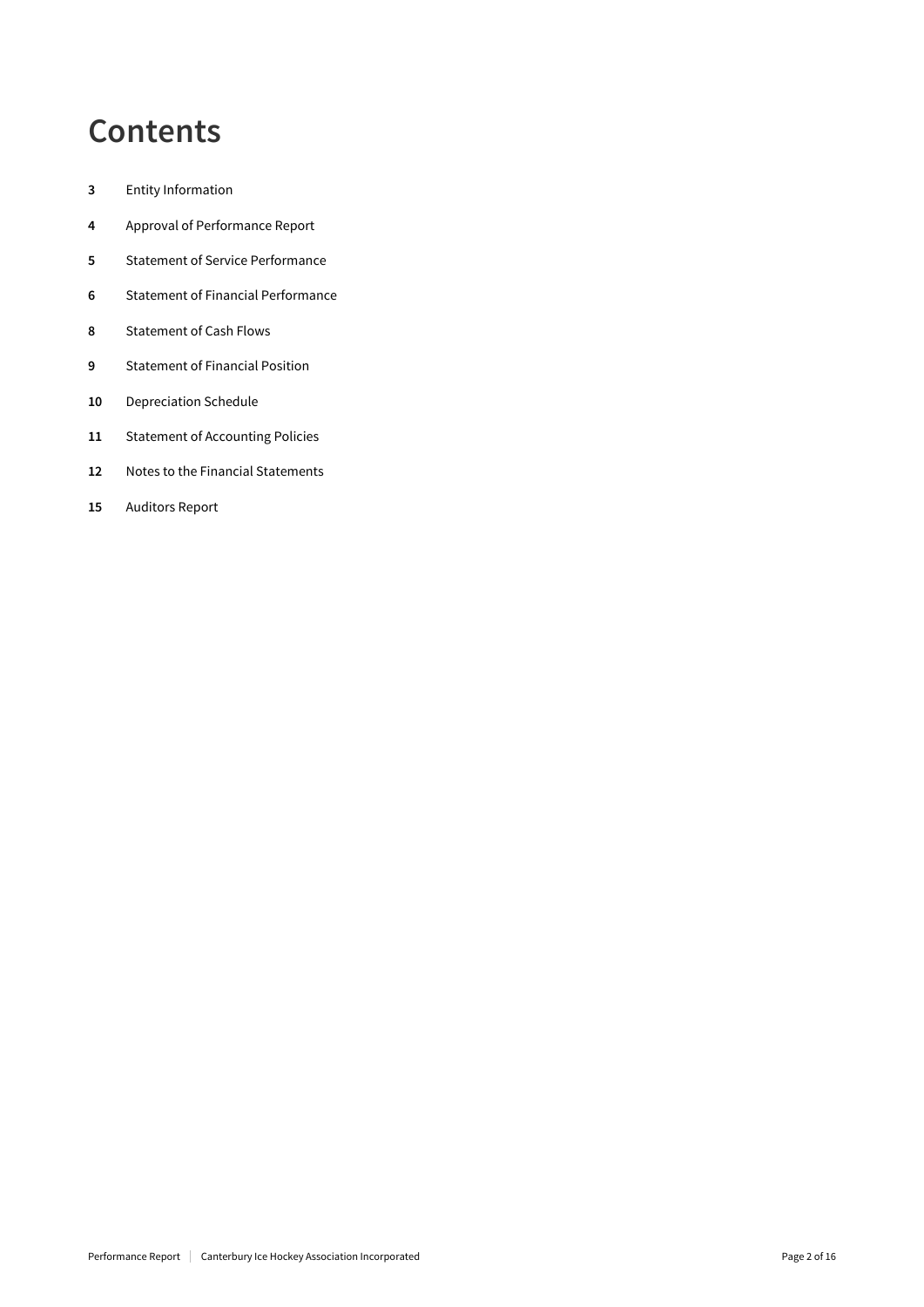## **Entity Information**

## **Canterbury Ice Hockey Association Incorporated For the year ended 31 December 2020**

## **Legal Name of Entity**

Canterbury Ice Hockey Association Incorporated

## **Entity Type and Legal Basis**

Canterbury Ice Hockey Association is registered under the Incorporated Societies Act 1908 & is a registered charity under Charities Act 2005.

## **Registration Number**

Charity Registration Number CC47217

## **Entity's Purpose or Mission**

(a) To organise, promote, publicise and grow the sport of ice hockey in Canterbury making it accessible to all ages and skill levels.

(b) To arrange, manage and control competition matches between affiliated clubs/ bodies/ leagues or representative teams under the rules adopted by the Canterbury Ice Hockey Association, the New Zealand Ice Hockey Federation and the International Ice Hockey Federation with a strong focus on Fair Play and Respect making it safe for all to play and enjoy.

## **Entity Structure**

One committee of 11 voting volunteers appointed as representatives of their active leagues.

## **Main Sources of Entity's Cash and Resources**

- Fees paid by members
	- Membership (to play hockey)
	- League Fees (per season played)
- Charitable grants
- Third Party Sponsorship (Rep Teams)

## **Main Methods Used by Entity to Raise Funds**

- Sponsorship requests
- Fundraising efforts

## **Entity's Reliance on Volunteers and Donated Goods or Services**

The Canterbury Ice Hockey Association is reliant on the committees and their voluntary work.

## **Physical Address**

495 Brougham Street, Opawa, Christchurch, New Zealand

## **Postal Address**

PO Box 7297, Sydenham, Christchurch, New Zealand, 8240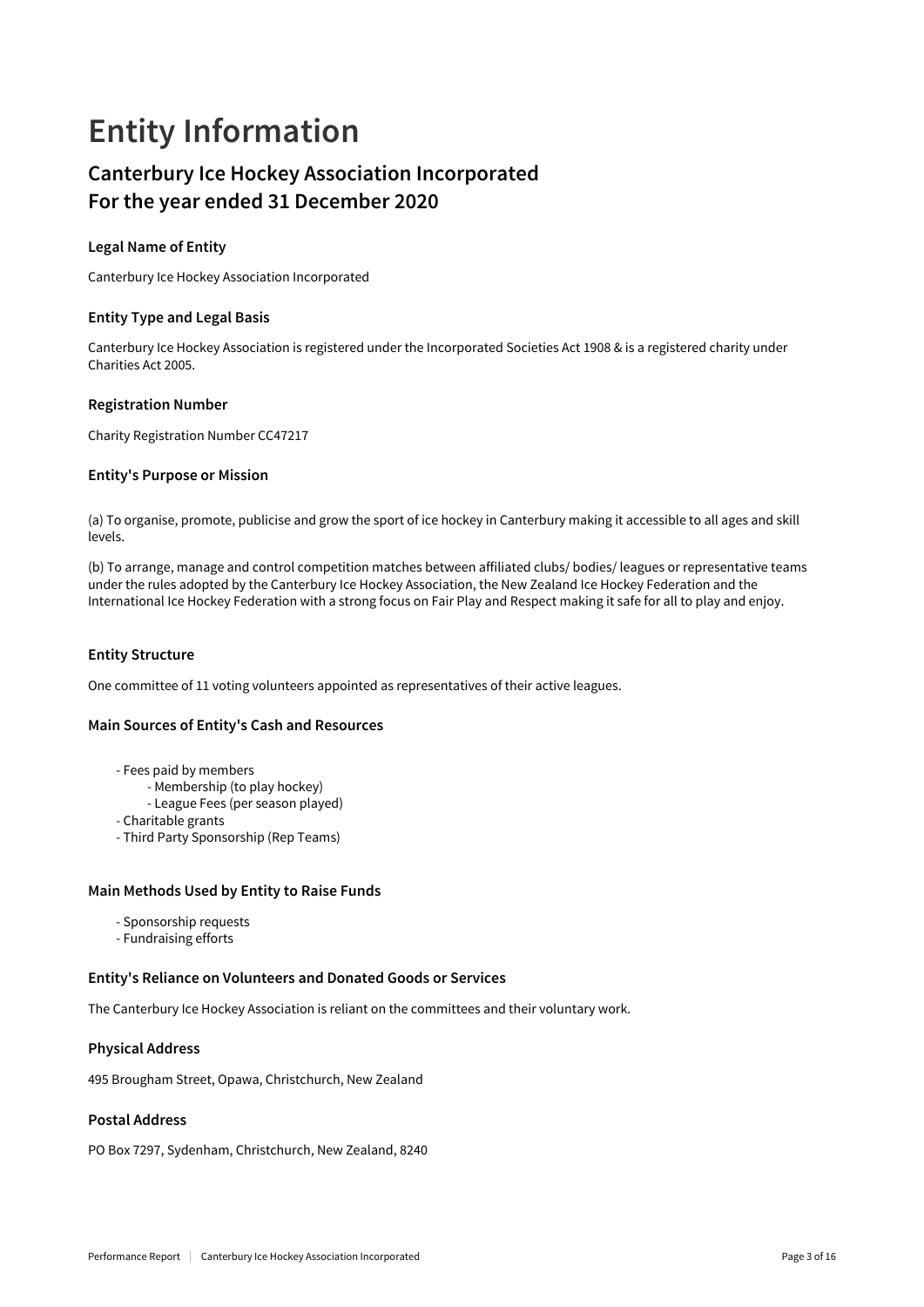## **Approval of Performance Report**

## **Canterbury Ice Hockey Association Incorporated For the year ended 31 December 2020**

The committee are pleased to present the approved performance report including the historical financial statements of Canterbury Ice Hockey Association for year ended 31 December 2020.

APPROVED

President

Date .....................................

Treasurer

Date .....................................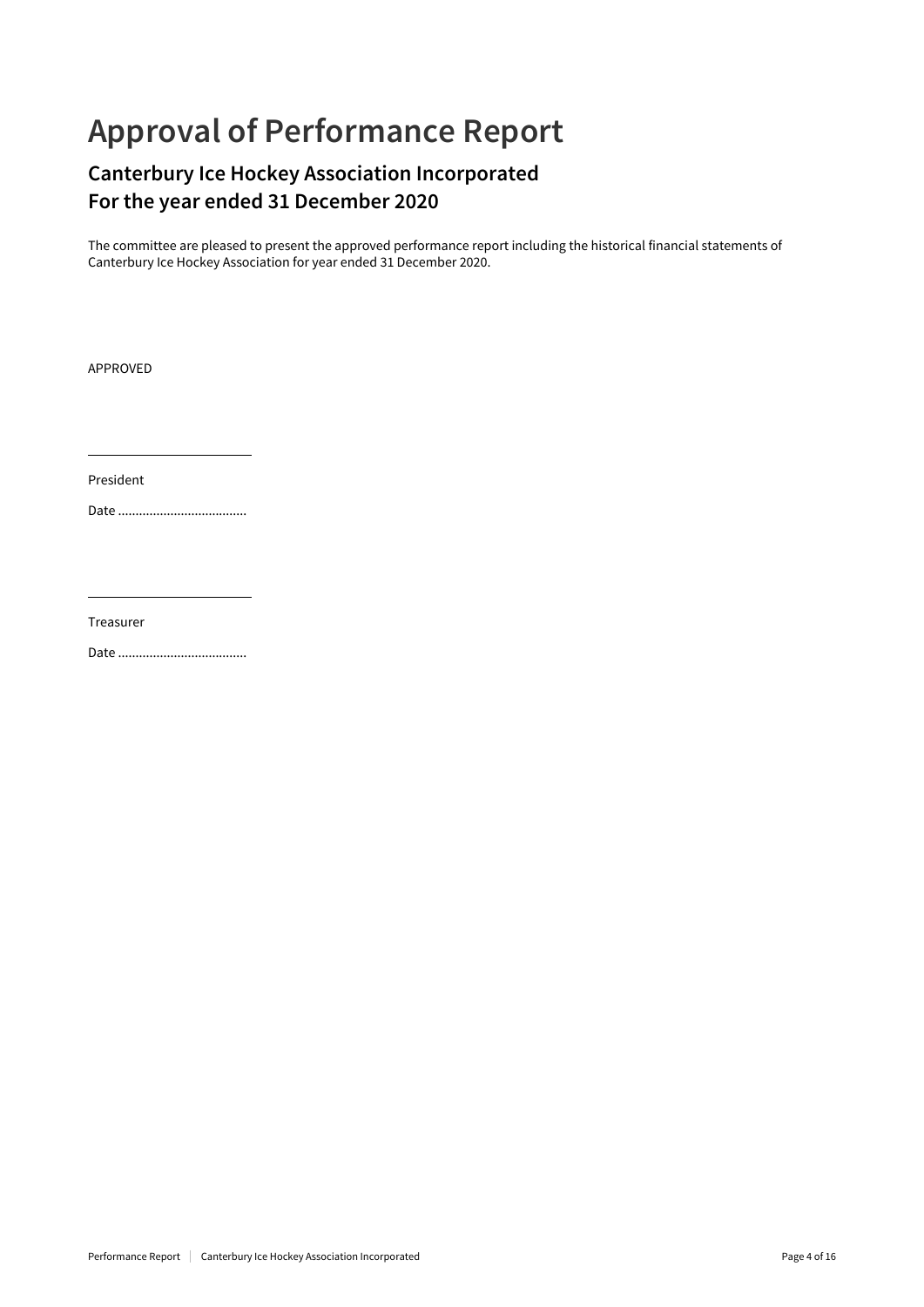## **Statement of Service Performance**

## **Canterbury Ice Hockey Association Incorporated For the year ended 31 December 2020**

## **Description of Entity's Outcomes**

Organise & promote Ice Hockey for all people in Canterbury.

|                                                        | 2020 | 2019 |
|--------------------------------------------------------|------|------|
| Description and Quantification of the Entity's Outputs |      |      |
| Number of people playing Ice Hockey games              | 441  | 408  |
| Number of Ice Hockey Playing Hours                     | 610  | 938  |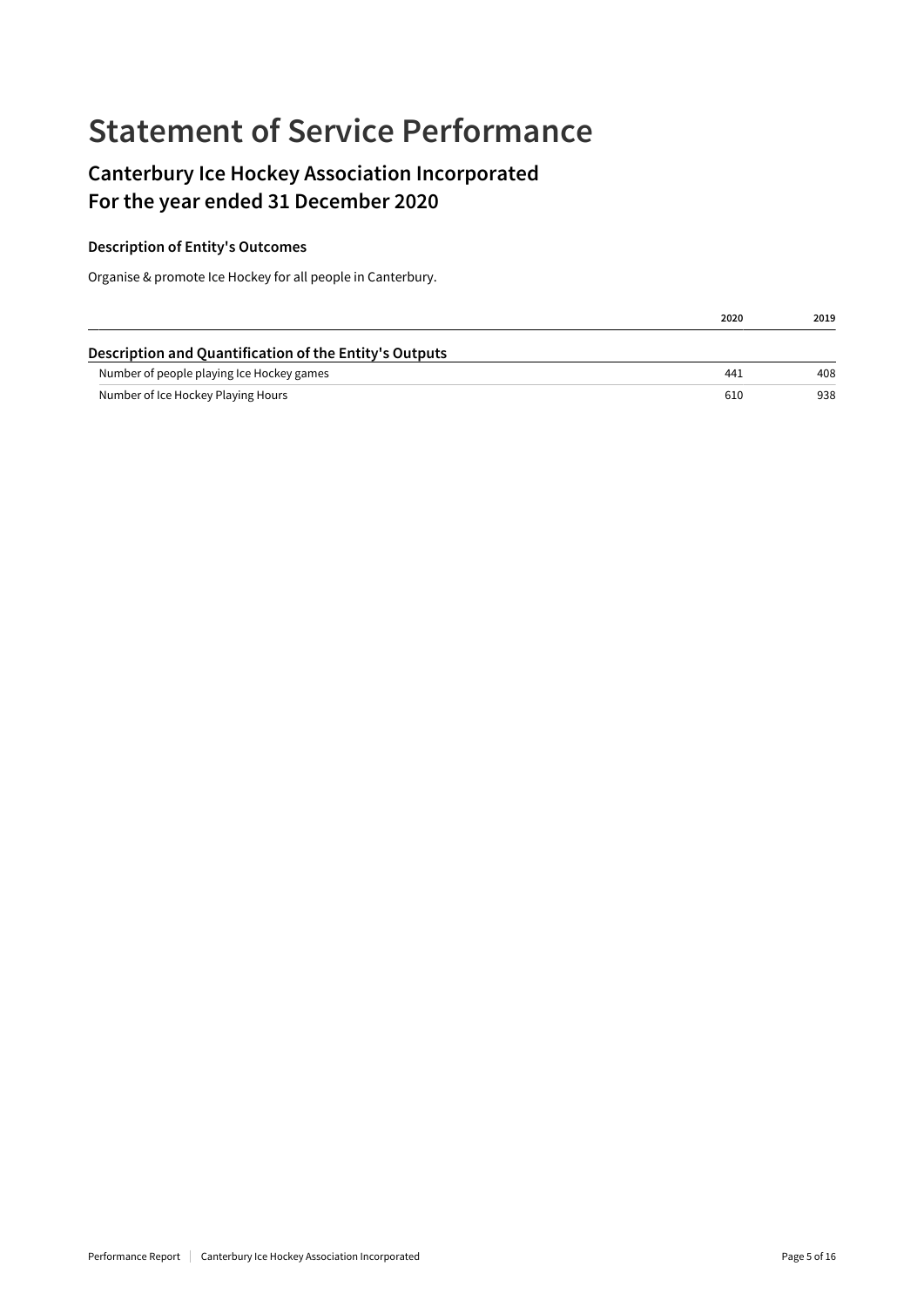## **Statement of Financial Performance**

## **Canterbury Ice Hockey Association Incorporated For the year ended 31 December 2020**

|                                                          | <b>NOTES</b>   | 2020    | 2019    |
|----------------------------------------------------------|----------------|---------|---------|
| Revenue                                                  |                |         |         |
| Donations, fundraising and other similar revenue         |                |         |         |
| League Donations, Grants & Fundraising Income            | 4              | 15,894  | 5,936   |
| Other Donations, Grants & Fundraising Income             |                | 900     | 13,791  |
| Total Donations, fundraising and other similar revenue   |                | 16,794  | 19,727  |
| Fees, Subscriptions and other revenue from members       |                |         |         |
| Player League Income                                     | $\mathbf{1}$   | 222,818 | 318,175 |
| Total Fees, Subscriptions and other revenue from members |                | 222,818 | 318,175 |
| Revenue from providing goods or services                 |                |         |         |
| External League Income                                   | $\overline{2}$ | 12,269  | 62,622  |
| Ice Income                                               |                | 1,912   | 87,565  |
| Income from Registrations                                |                | 22,421  | 26,005  |
| Coaching Income                                          |                | 15,896  | 36,814  |
| Total Revenue from providing goods or services           |                | 52,497  | 213,005 |
| Interest, dividends and other investment revenue         |                |         |         |
| League Interest                                          | 3              | 13      | 46      |
| <b>CIHA Interest</b>                                     |                | 8       | 22      |
| Total Interest, dividends and other investment revenue   |                | 21      | 68      |
| Other Income                                             |                |         |         |
| Provision for Doubtful Debt Recovered                    |                | 1,035   | 110     |
| <b>Total Other Income</b>                                |                | 1,035   | 110     |
| <b>Total Revenue</b>                                     |                | 293,166 | 551,085 |
| <b>Expenses</b>                                          |                |         |         |
| Costs relating to providing goods or service             |                |         |         |
| League Expense                                           | 5              | 265,720 | 383,763 |
| Ice Rink Hire                                            |                | 444     | 81,187  |
| <b>NZIHF Levy</b>                                        |                | 3,802   | 10,900  |
| <b>Accountancy Fees</b>                                  |                | 2,440   | 2,100   |
| <b>Audit Fees</b>                                        |                | 2,743   | 2,500   |
| <b>Coaching Costs</b>                                    |                | 1,558   | 10,109  |
| Communications                                           |                | 170     | 8,382   |
| CIHA - First Aid                                         |                | 240     |         |
| <b>Fundraising Expenses</b>                              |                | ÷       | 6,087   |
| <b>General Expenses</b>                                  |                | 2,442   | 2,926   |
| Loss on Disposal of Fixed Assets                         |                | ÷,      | 200     |
| Legal Expense                                            |                | 4,339   |         |
| Web Administration Expense                               |                | 1,098   | 671     |
| Xero Fees                                                |                | 720     | 720     |
| Total Costs relating to providing goods or service       |                | 285,717 | 509,544 |

This Performance Report is to be read in conjunction with the accompanying Notes and Auditor's Report.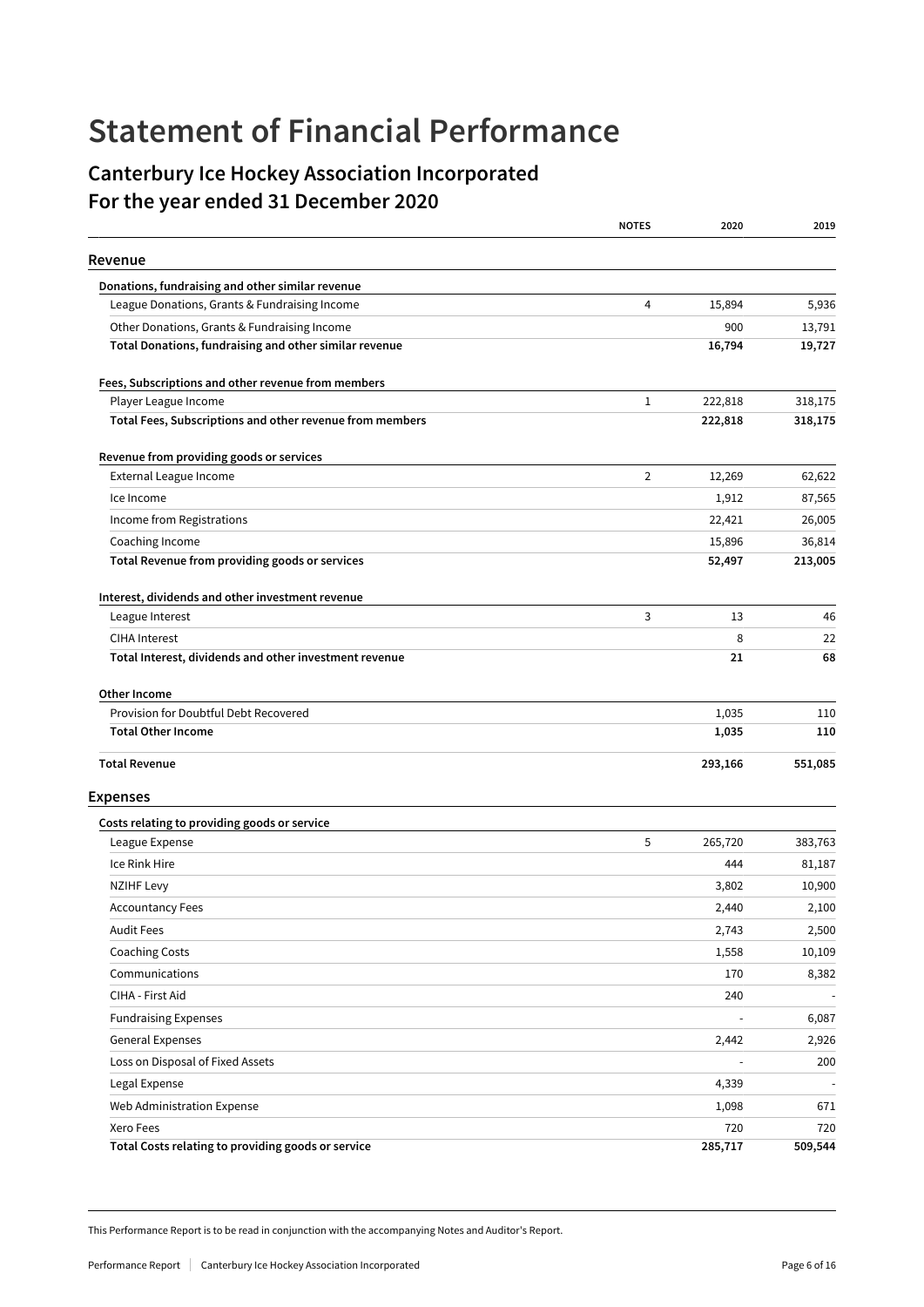|                                                   | <b>NOTES</b> | 2020                     | 2019                     |
|---------------------------------------------------|--------------|--------------------------|--------------------------|
| <b>Volunteer and Employee Related Costs</b>       |              |                          |                          |
| Wages                                             |              |                          | 42,565                   |
| <b>Total Volunteer and Employee Related Costs</b> |              | $\blacksquare$           | 42,565                   |
| <b>Other Expenses</b>                             |              |                          |                          |
| <b>Bank Fees</b>                                  |              | 110                      | 183                      |
| <b>Bad Debts Expense</b>                          |              | 91                       | 4,054                    |
| Depreciation                                      |              | $\overline{\phantom{a}}$ | 1,169                    |
| IRD Interest & Penalties                          |              | 226                      | $\overline{\phantom{a}}$ |
| <b>Total Other Expenses</b>                       |              | 427                      | 5,407                    |
| <b>Total Expenses</b>                             |              | 286,144                  | 557,516                  |
| Surplus/(Deficit) for the Year                    |              | 7,021                    | (6, 431)                 |

This Performance Report is to be read in conjunction with the accompanying Notes and Auditor's Report.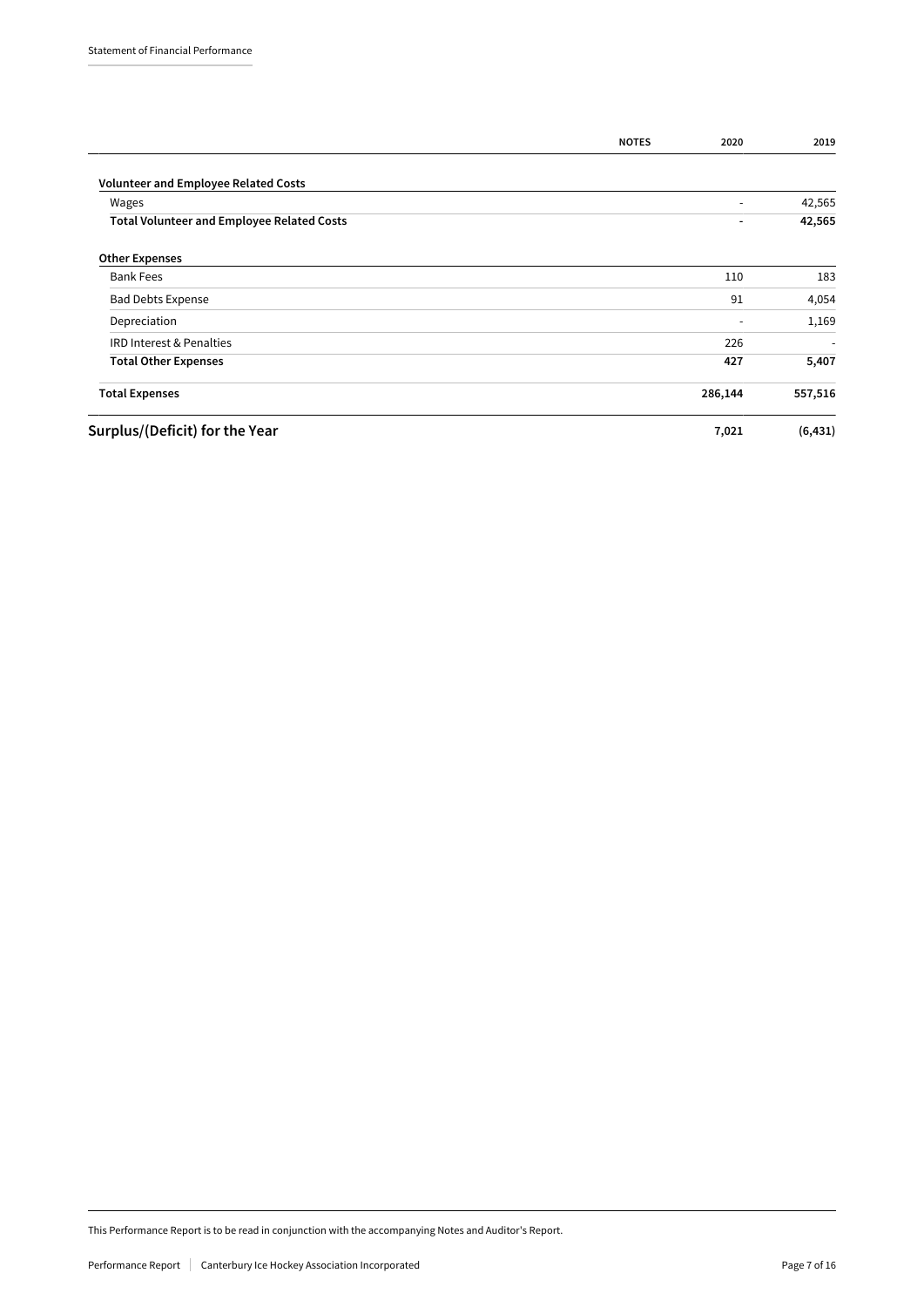## **Statement of Cash Flows**

## **Canterbury Ice Hockey Association Incorporated For the year ended 31 December 2020**

|                                                   | 2020       | 2019       |
|---------------------------------------------------|------------|------------|
| <b>Cash Flows from Operating Activities</b>       |            |            |
| Receipts from grants and Fundraising              | 17,055     | 19,570     |
| Receipts from Providing Good or Services          | 229,780    | 515,632    |
| Payments to Suppliers and Employees               | (289, 503) | (548, 856) |
| Interest received                                 | 21         | 68         |
| <b>GST</b>                                        | (7, 705)   | 4,007      |
| Hire Gear expenses                                |            |            |
| Hire Gear expenses                                |            |            |
| Minors - General expenses                         |            |            |
| Minors - General expenses                         |            |            |
| <b>Total Cash Flows from Operating Activities</b> | (50, 351)  | (9,580)    |
| <b>Net Cash Flows</b>                             | (50, 351)  | (9,580)    |
| <b>Cash Balances</b>                              |            |            |
| Cash and cash equivalents at beginning of period  | 82,927     | 92,507     |
| Cash and cash equivalents at end of period        | 32,576     | 82,927     |
| Net change in cash for period                     | (50, 351)  | (9,580)    |

This Performance Report is to be read in conjunction with the accompanying Notes and Auditor's Report.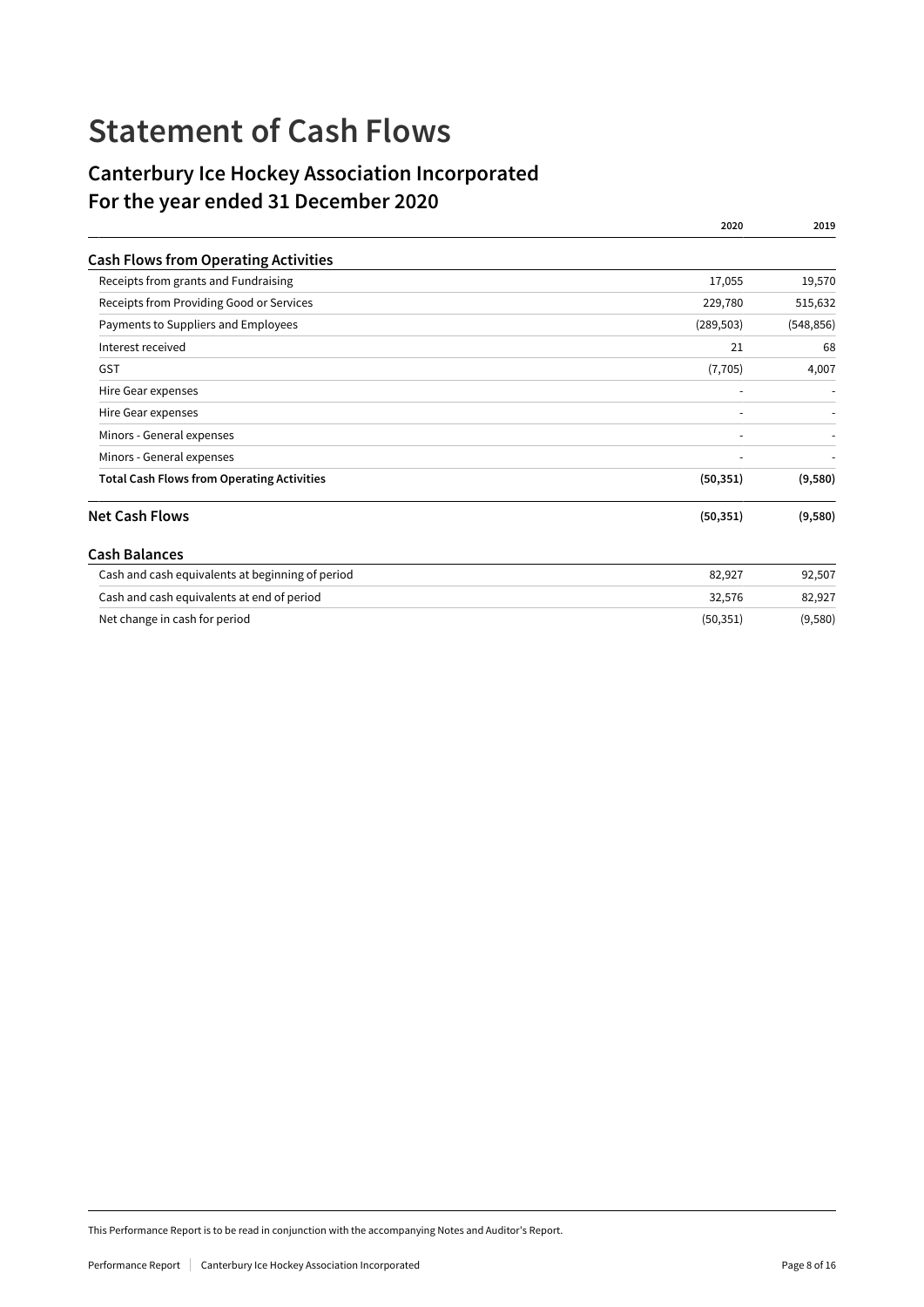## **Statement of Financial Position**

## **Canterbury Ice Hockey Association Incorporated As at 31 December 2020**

|                                                         | <b>NOTES</b> | 31 DEC 2020 | 31 DEC 2019 |
|---------------------------------------------------------|--------------|-------------|-------------|
| Assets                                                  |              |             |             |
| <b>Current Assets</b>                                   |              |             |             |
| <b>Bank accounts and cash</b>                           |              |             |             |
| Westpac - Main Cheque Account                           |              | 19,628      | 23,181      |
| Westpac - Red Devils Account                            |              | 3,325       | 2,792       |
| Westpac - Senior League                                 |              | 4,427       | 36,175      |
| Westpac - Under 15 Rep Team                             |              | 43          | 5,378       |
| Westpac - Under 18 Rep Team                             |              | 2,149       | 4,429       |
| Westpac - Under 21 Rep Team                             |              | 278         | 278         |
| Westpac - Hire Gear                                     |              | 219         | 219         |
| Westpac - Women's Rep Team                              |              | 2,507       | 10,475      |
| <b>Total Bank accounts and cash</b>                     |              | 32,576      | 82,927      |
| Debtors and prepayments                                 |              |             |             |
| <b>Accounts Receivable</b>                              |              | 106,604     | 68,373      |
| less Provision for Doubtful Debts                       |              | (105)       | (1, 295)    |
| <b>Total Debtors and prepayments</b>                    |              | 106,499     | 67,078      |
| <b>Total Current Assets</b>                             |              | 139,076     | 150,005     |
| <b>Non-Current Assets</b>                               |              |             |             |
| Property, Plant and Equipment                           |              | 10,897      | 3,431       |
| <b>Total Non-Current Assets</b>                         |              | 10,897      | 3,431       |
| <b>Total Assets</b>                                     |              | 149,973     | 153,436     |
| Liabilities                                             |              |             |             |
| <b>Current Liabilities</b>                              |              |             |             |
| <b>Creditors and accrued expenses</b>                   |              |             |             |
| <b>Accounts Payable</b>                                 |              | 9,744       | 18,934      |
| Goods & Services Tax                                    |              | 10,110      | 11,405      |
| Accruals                                                |              | 4,500       | 4,500       |
| <b>Total Creditors and accrued expenses</b>             |              | 24,353      | 34,839      |
| <b>Total Current Liabilities</b>                        |              | 24,353      | 34,839      |
| <b>Total Liabilities</b>                                |              | 24,353      | 34,839      |
| <b>Total Assets less Total Liabilities (Net Assets)</b> |              | 125,619     | 118,598     |
| <b>Accumulated Funds</b>                                |              |             |             |
| Accumulated surpluses or (deficits)                     |              | 125,619     | 118,598     |
| <b>Total Accumulated Funds</b>                          |              | 125,619     | 118,598     |

This Performance Report is are to be read in conjunction with the accompanying Notes and Auditor's Report.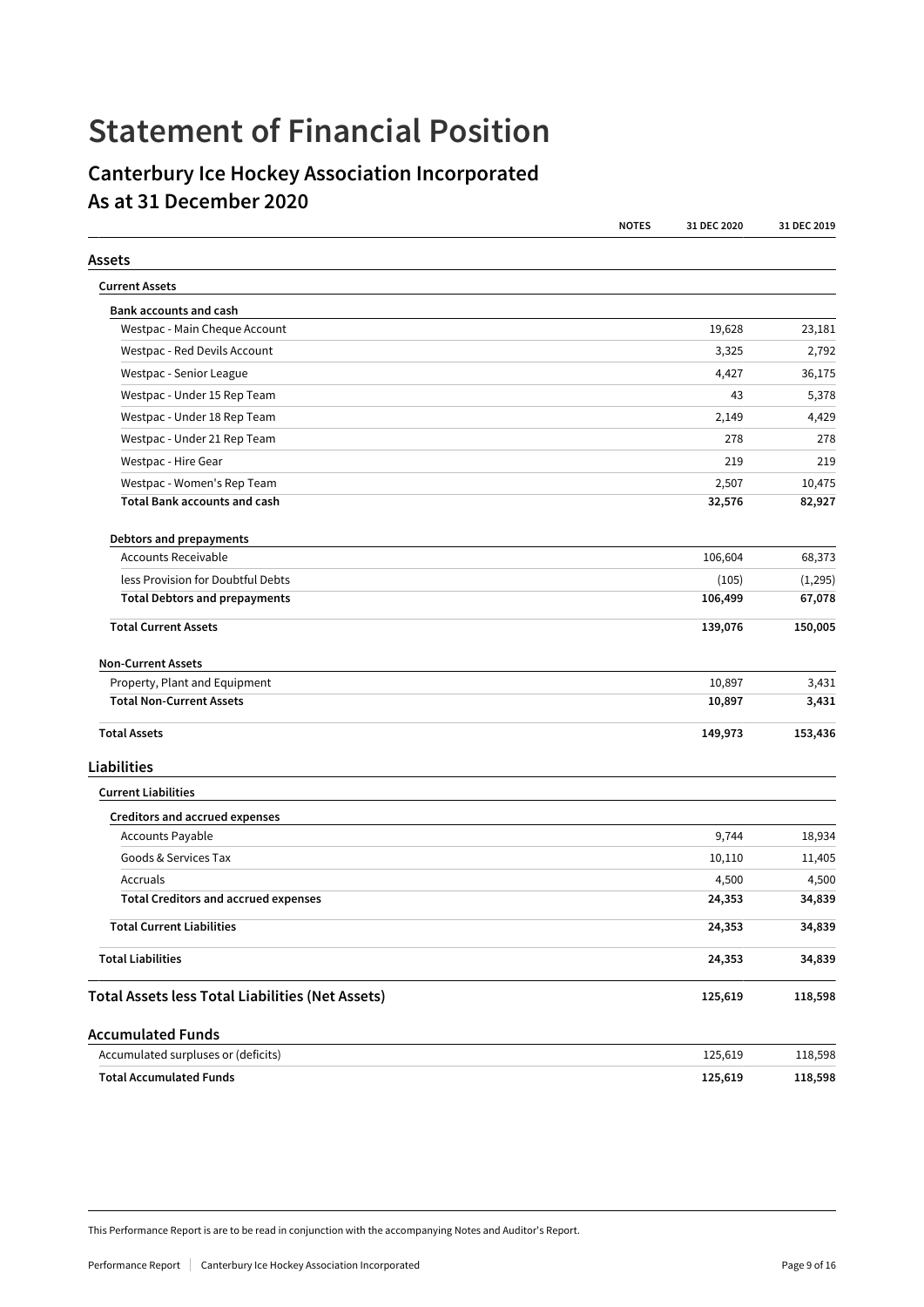These financial statements have been prepared without conducting an audit or review engagement, and should be read in conjunction with the attached Compilation Report.

## **Depreciation Schedule**

## **Canterbury Ice Hockey Association Incorporated**

## **For the year ended 31 December 2020**

| .<br>___<br>$ -$<br><b>NAME</b>      | <b>RATE</b> | <b>PURCHASED</b> | COST   | <b>OPENING VALUE</b> | <b>PURCHASES</b>         |                          | SALE PRICE DEP RECOVERED | LOSS                     | <b>CAPITAL GAIN</b> | <b>DEPRECIATION</b> | <b>CLOSING ACCUM</b><br><b>DEP</b> | <b>CLOSING VALUE</b>     |
|--------------------------------------|-------------|------------------|--------|----------------------|--------------------------|--------------------------|--------------------------|--------------------------|---------------------|---------------------|------------------------------------|--------------------------|
| <b>Plant &amp; Equipment</b>         |             |                  |        |                      |                          |                          |                          |                          |                     |                     |                                    |                          |
| Goal Nets                            | 20.00%      | 1 Jan 2002       | 1,789  |                      |                          |                          |                          |                          |                     | $\sim$              | 1,789                              | $\overline{\phantom{a}}$ |
| Mission Pro Helmets x 20             | 33.00%      | 1 Apr 2008       | 2,999  | $\sim$               |                          |                          |                          | $\overline{\phantom{0}}$ | $\sim$              | $\sim$              | 2,999                              | $\overline{\phantom{a}}$ |
| FamiceEro Timing System              | 33.00%      | 17 Apr 2008      | 10,759 | $\sim$ $ \sim$       | $\sim$                   | $\sim$                   | $\sim$                   | $\sim$                   | $\sim$              | $\sim$              | 10,759                             | $\overline{\phantom{a}}$ |
| Container                            | 8.00%       | 30 Apr 2010      | 4,035  | 912                  | $\sim$                   | $\overline{\phantom{0}}$ | $\sim$                   | $\sim$                   | $\sim$              | $\sim$              | 3,123                              | 912                      |
| Uniforms - Elite HW                  | 67.00%      | 24 Sep 2013      | 1,980  | $\sim$               |                          | $\sim$                   | $\sim$                   | $\sim$                   | $\sim$              | $\sim$              | 1,980                              | $\overline{\phantom{a}}$ |
| Uniforms - Dragons                   | 67.00%      | 1 Oct 2013       | 1,150  |                      |                          |                          | $\sim$                   | $\sim$                   | $\sim$              | $\sim$              | 1,150                              | $\overline{\phantom{a}}$ |
| Sport Equipment - 13 to 16 years old | 67.00%      | 24 Jun 2014      | 4,260  | 10                   |                          |                          |                          |                          | $\sim$              | $\sim$              | 4,250                              | 10                       |
| Hockey Nets                          | 13.00%      | 26 Aug 2015      | 3,652  | 1,979                | $\overline{\phantom{a}}$ |                          | $\sim$                   | $\overline{\phantom{0}}$ | $\sim$              | $\sim$              | 1,673                              | 1,979                    |
| Laptop                               | 50.00%      | 18 Apr 2018      | 1,696  | 530                  | $\sim$                   | $\sim$                   | $\sim$                   | $\sim$                   | $\sim$ $-$          | $\sim$              | 1,166                              | 530                      |
| Hockey Goal and Netting              | 20.00%      | 30 Dec 2020      | 7,466  | $\sim$               | 7,466                    | $\sim$                   | $\sim$                   | $\overline{\phantom{0}}$ | $\sim$              | $\sim$              | $\sim$                             | 7,466                    |
| <b>Total Plant &amp; Equipment</b>   |             |                  | 39,786 | 3,431                | 7,466                    | $\overline{\phantom{a}}$ | $\sim$                   | $\overline{\phantom{a}}$ | $\sim$              | $\sim$              | 28,889                             | 10,897                   |
| Total                                |             |                  | 39,786 | 3,431                | 7,466                    | $\blacksquare$           | $\sim$                   | $\sim$                   | $\sim$              | $\sim$              | 28,889                             | 10,897                   |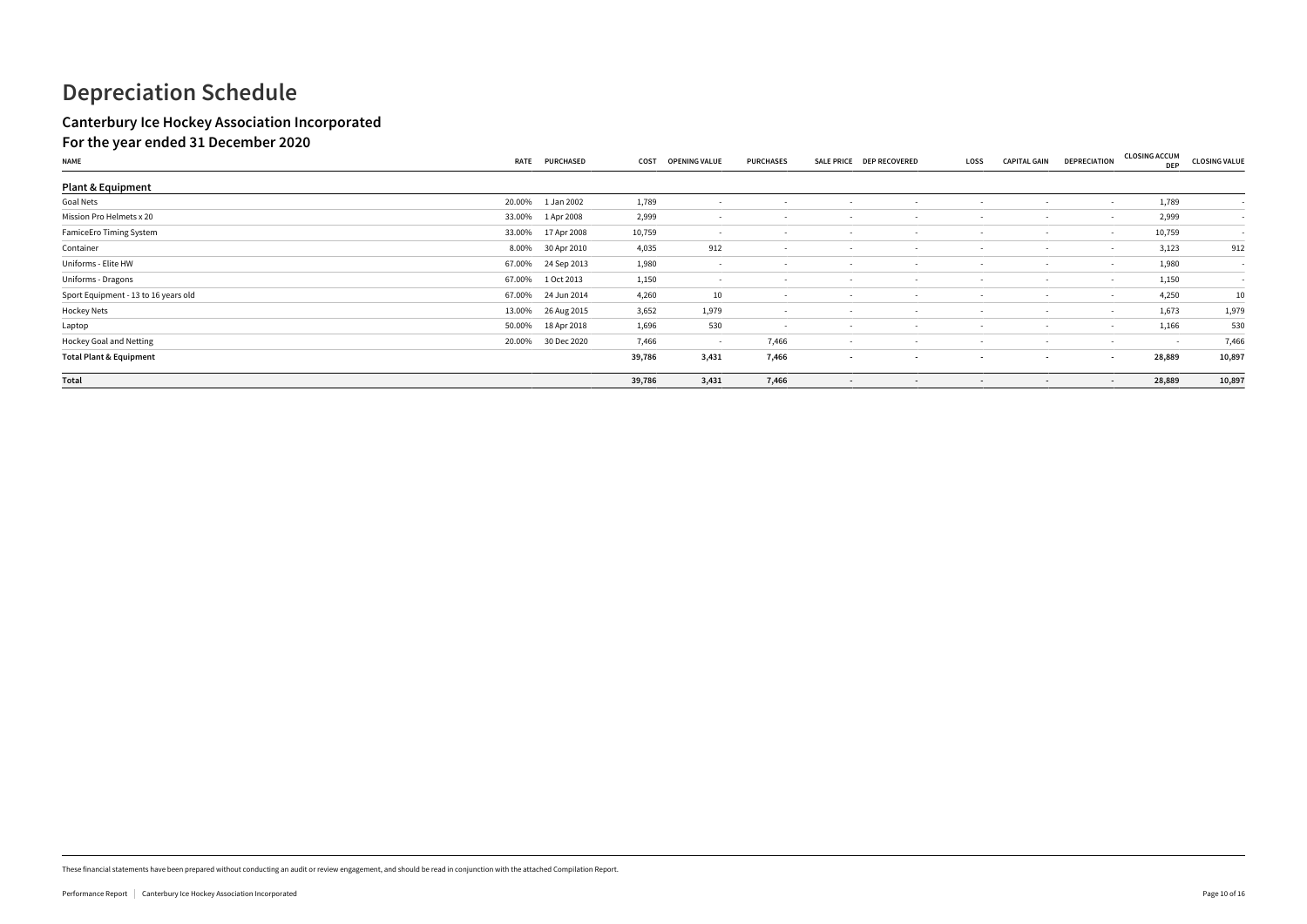## **Statement of Accounting Policies**

## **Canterbury Ice Hockey Association Incorporated For the year ended 31 December 2020**

## **Basis of Preparation**

The Canterbury Ice Hockey Association has elected to apply PBE SFR-A (NFP) Public Benefit Entity Simple Format Reporting - Accrual (Not-For-Profit) on the basis that it does not have public accountability and has total annual expenses equal to or less than \$2,000,000. All transactions in the Performance Report are reported using the accrual basis of accounting. The Performance Report is prepared under the assumption that the entity will continue to operate in the foreseeable future.

#### **Accounts Receivable**

Accounts receivable are stated at estimated realisable value. An estimate is made for doubtful debts based on a review of all outstanding amounts at balance date. Bad debts are written off during the period in which they are identified.

## **Depreciation**

Depreciation is calculated on a straight line basis over the estimated remaining lives of the asset less estimated residual value.

#### **Income Tax**

The association is exempt from income tax under the general exemptions to sports bodies under section CW 46 of the Income Tax Act 2007 and on the basis it is registered under the Charities Act 2005. The association also holds a certificate of exemption from resident withholding tax.

## **Goods and Services Tax**

All amounts are stated exclusive of goods and services tax (GST) except for accounts payable and accounts receivable which are stated inclusive of GST.

## **Grants & Registration Fees**

Grants received for a specific purpose are recognised in the period which the related expenditure is incurred. Unspent grants at balance date are carried forward in the statement of financial position. Registration fees have been accounted for on an invoice basis.

## **Revenue Recognition**

Revenue is recognised when goods and services are invoiced or entitlement to income arises.

## **Changes in Accounting Policies**

There have been no changes in accounting policies, all policies have been applied consistently throughout the year.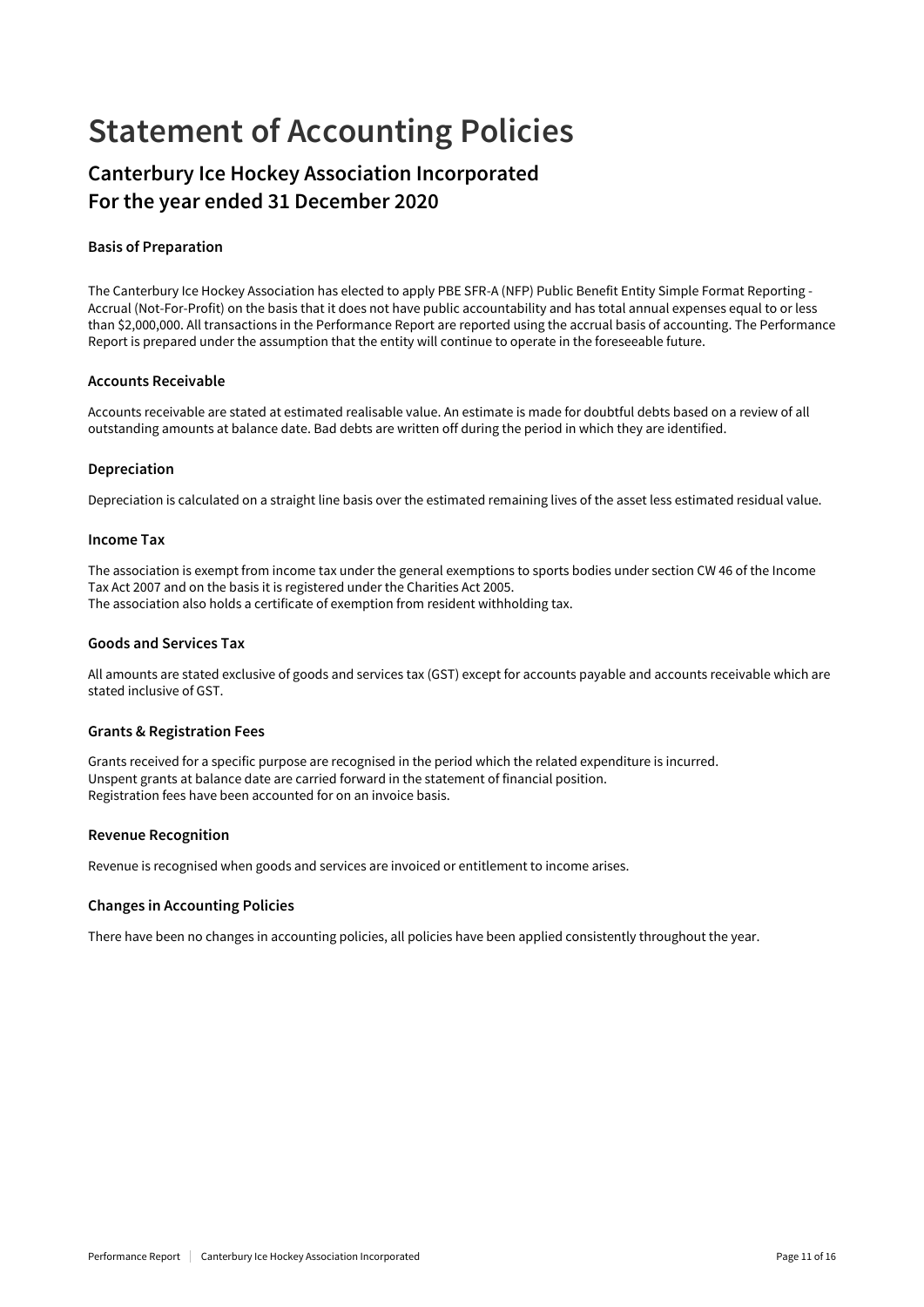## **Notes to the Financial Statements**

## **Canterbury Ice Hockey Association Incorporated For the year ended 31 December 2020**

|                                                     | 2020                     | 2019                     |
|-----------------------------------------------------|--------------------------|--------------------------|
| 1. Player League Income                             |                          |                          |
| <b>Red Devils</b>                                   | 7,052                    | 14,885                   |
| Senior League                                       | 170,579                  | 179,457                  |
| Masters League                                      | 11,165                   | 14,124                   |
| Under 15 Rep Team                                   | 4,805                    | 33,557                   |
| Under 18 Rep Team                                   | 8,218                    | 28,479                   |
| Under 20 Rep Team                                   | $\overline{\phantom{a}}$ | 4,678                    |
| Women's Rep                                         | 11,874                   | 37,518                   |
| Woman's League                                      | 7,018                    | 5,477                    |
| Youth League                                        | 2,106                    |                          |
| <b>Total Player League Income</b>                   | 222,818                  | 318,175                  |
|                                                     | 2020                     | 2019                     |
| 2. External League Income                           |                          |                          |
| Red devils                                          | 12,051                   | 54,668                   |
| Under 18 Rep Team                                   | $\overline{\phantom{a}}$ | 1,870                    |
| Women's Rep Team                                    | 217                      | 6,084                    |
| <b>Total External League Income</b>                 | 12,269                   | 62,622                   |
|                                                     | 2020                     | 2019                     |
| 3. League Interest income                           |                          |                          |
| <b>Red Devils</b>                                   | $\overline{2}$           | 4                        |
| Senior League                                       | 9                        | 31                       |
| Under 15 Rep Team                                   | $\mathbf{1}$             | 4                        |
| Under 18 Rep Team                                   | $\sim$                   | 3                        |
| Women's Rep Team                                    | ÷,                       | 4                        |
| <b>Total League Interest income</b>                 | 13                       | 46                       |
|                                                     | 2020                     | 2019                     |
| 4. League Donations, Grants & Fundraising Income    |                          |                          |
| Red Devils                                          | 10,000                   | 5,501                    |
| Under 15 Rep Team                                   | 2,150                    |                          |
| Under 18 Rep Team                                   | 2,994                    | 435                      |
| Women's Rep Team                                    | 750                      | $\overline{\phantom{a}}$ |
| Total League Donations, Grants & Fundraising Income | 15,894                   | 5,936                    |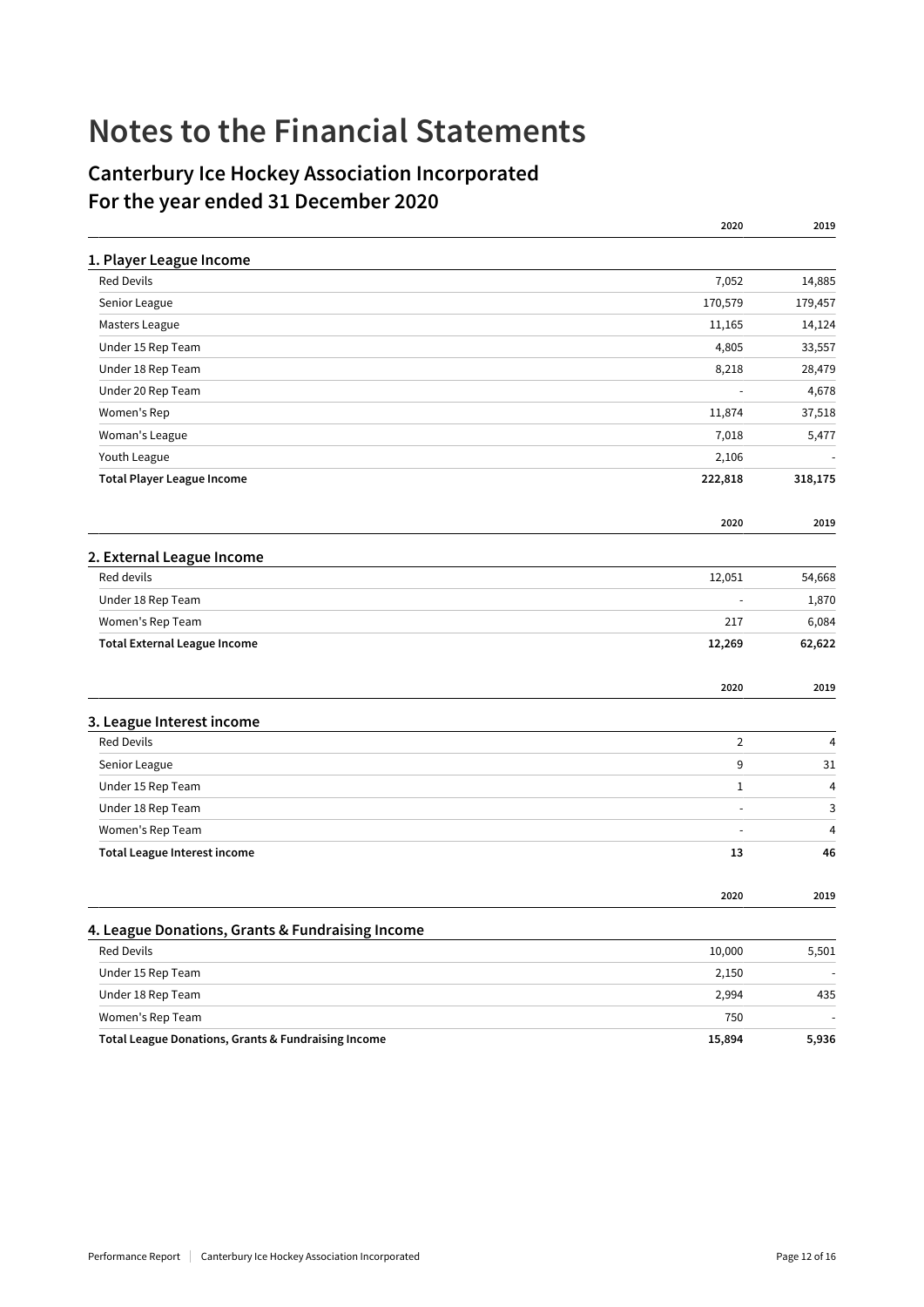|                                               | 2020           | 2019     |
|-----------------------------------------------|----------------|----------|
| 5. League Expenses                            |                |          |
| <b>Red Devils</b>                             | 26,722         | 75,434   |
| Senior League                                 | 167,601        | 173,291  |
| Masters League                                | 11,858         | 15,306   |
| Under 15 Rep Team                             | 11,095         | 27,907   |
| Under 18 Rep Team                             | 10,776         | 38,206   |
| Under 20 Rep Team                             | $\blacksquare$ | 6,364    |
| Women's Rep Team                              | 27,642         | 40,635   |
| Women's League                                | 3,290          | 6,621    |
| Youth League                                  | 6,737          |          |
| <b>Total League Expenses</b>                  | 265,720        | 383,763  |
|                                               | 2020           | 2019     |
| 6. League Net Income (Loss)                   |                |          |
| Red Devils - Net Income (Loss)                | 2,384          | (376)    |
| Senior League - Net Income (Loss)             | 2,988          | 6,197    |
| Masters League - Net Income (Loss)            | (693)          | (1, 182) |
| Under 15 Rep Team - Net Income (Loss)         | (4, 139)       | 5,655    |
| Under 18 Rep Team (JEL) - Net Income (Loss)   | 437            | (7, 419) |
| Under 20 Rep Team (Elite) - Net Income (Loss) | $\blacksquare$ | (1,686)  |
| Women's Rep Team - Net Income (Loss)          | (14,800)       | 2,971    |
| Women's League - Net Income (Loss)            | 3,728          | (1, 144) |
| Youth League                                  | (4,631)        |          |

**Total League Net Income (Loss) (14,727) 3,016**

### 6. Net League Income (Loss) Cont.

There are various leagues of teams contained within Canterbury Ice Hockey Association, including the following Rep Teams:

- Under 15 Rep Team
- Under 18 Rep Team
- Under 20 Rep Team
- Red Devils Team
- Women's Rep Team

There are also the other following leagues:

- Women's League
- Senior League was called SNC
- Masters League
- Youth League

The Senior League had been combined with the following teams, from previous years:

- Winter League
- Contact League
- Learn to Play

Woman's Rep team had the most significant decrease in net league income for this financial year. This was caused by tournament fees of \$10,435 paid during this financial year that relates to tournaments played in the prior financial year.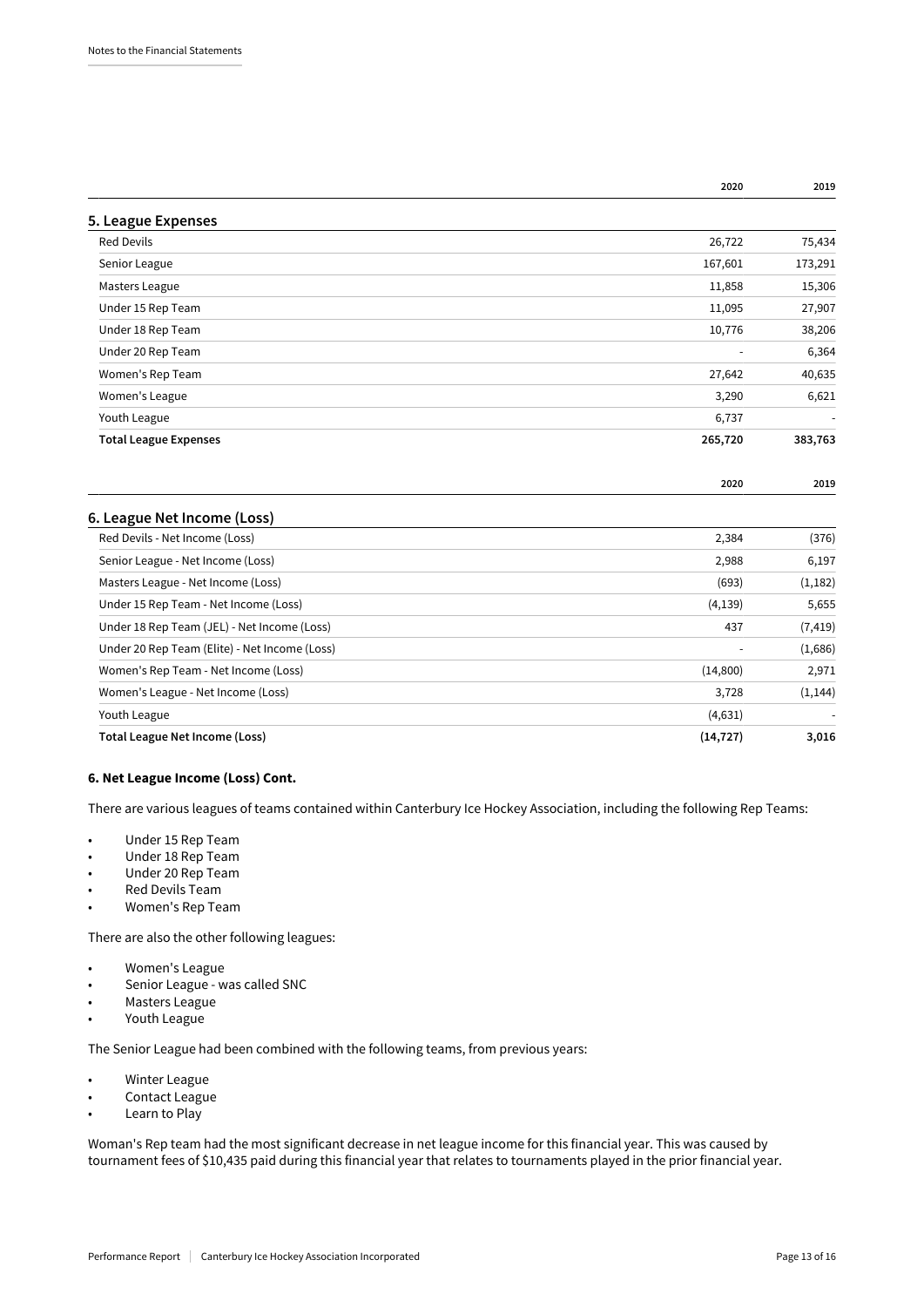#### 7. Contingent Liabilities

The Association has no contingent liabilities as at year end. (Last Year: \$Nil)

#### 8. Capital Commitments

The Association has no capital commitments as at year end. (Last Year: \$Nil)

#### 9. Grants

The Canterbury Ice Hockey Association received total of \$10,000.00 in grants (Last year: \$7,685.63).The grants are made up of \$10,000 from the New Zealand Ice Hockey Association.

#### 10. Related Party Transactions

There were no transactions involving related parties during the financial year (Last year: \$Nil)

#### 11. Doubtful Debts

The provision for the 2020 Doubtful Debts Allowance was established by way of assessment of the Accounts Receivable as at year end.

#### 12. Impact of COVID-19

During the reporting period, as a response to the worldwide COVID-19pandemic, the New Zealand Government imposed a nationwide lockdown for all non-essential businesses from 25 March 2020 to 14 May 2020 to restrict the spread of the virus in Zealand.

The effect on the "entity" has been such that all CIHA ice activities were cancelled between 20th March and 7th June. Members who had paid for cancelled sessions were refunded. The CIHA senior winter games were rescheduled to start later in the year therefore required no refund.

During the second level 3 lockdown in September, National games were allowed to proceed but the limits on spectators meant that revenue was lost completely from gate sales and merchandise sales was also extremely limited. The NZIHF provided \$10K for each South Island team to assist in paying for home game ice times (ice times had to be extended to allow for teams to be completely separate), marketing, away team travel and accommodation during this period of lost revenue.

There was no ability to have import players as is normally possible during the winter months*.*

#### 13. Going Concern

New Zealand was at Alert Level One, its lowest levels of restrictions in response to COVID-19, at the date the performance report was approved. The committee has determined that there is no material uncertainty that casts doubt on the entity's ability to continue as a going concern The entity's operations continue to operate normally with the continued support of grant funding & donations.

#### 14. Subsequent Events

Canterbury Minors Ice Hockey Incorporated and Canterbury Ice Hockey Association Incorporated have completed a merger after the balance date of these financial statements on 1 January 2021.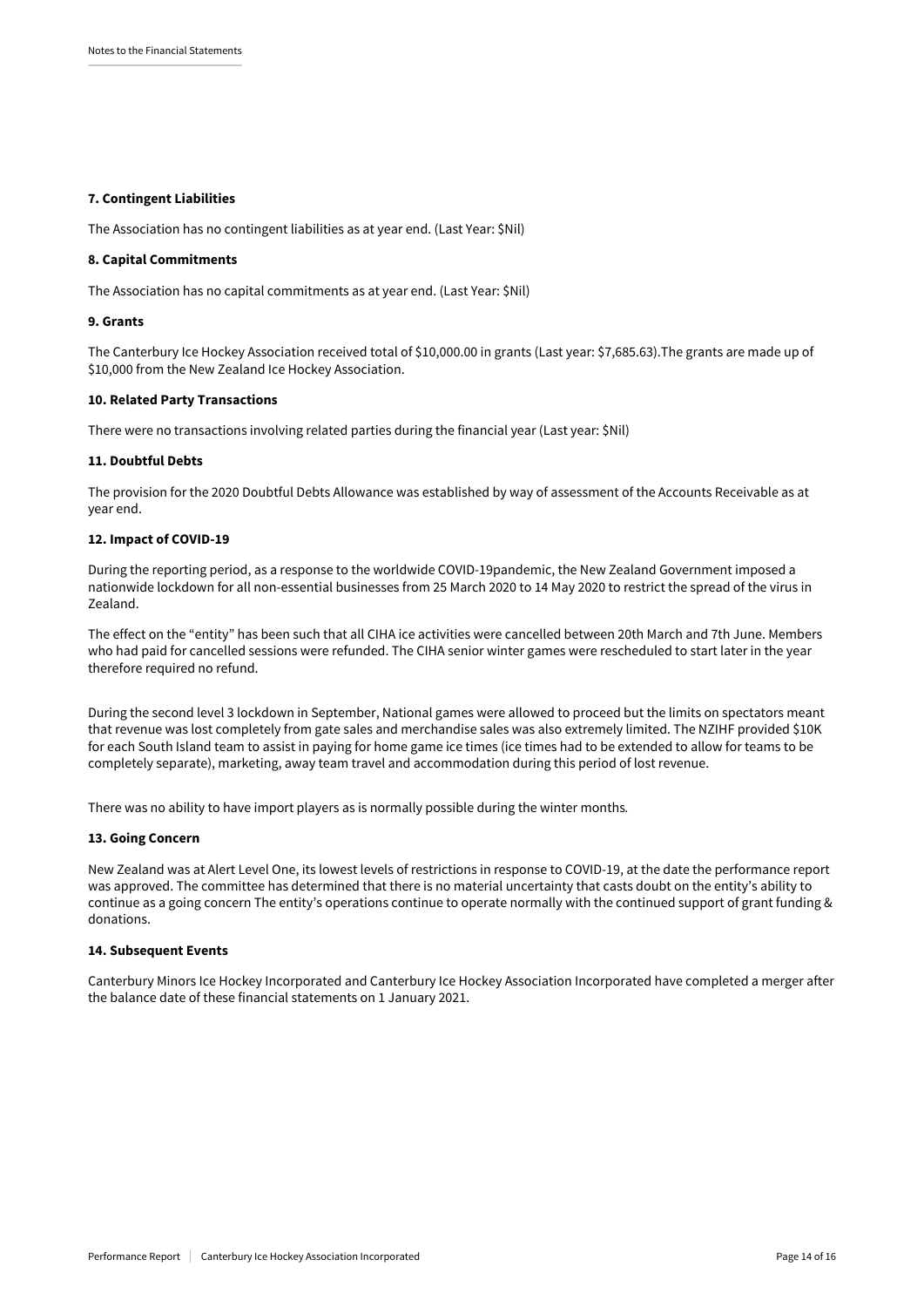## **Auditors Report**

**Canterbury Ice Hockey Association Incorporated For the year ended 31 December 2020**

page 1